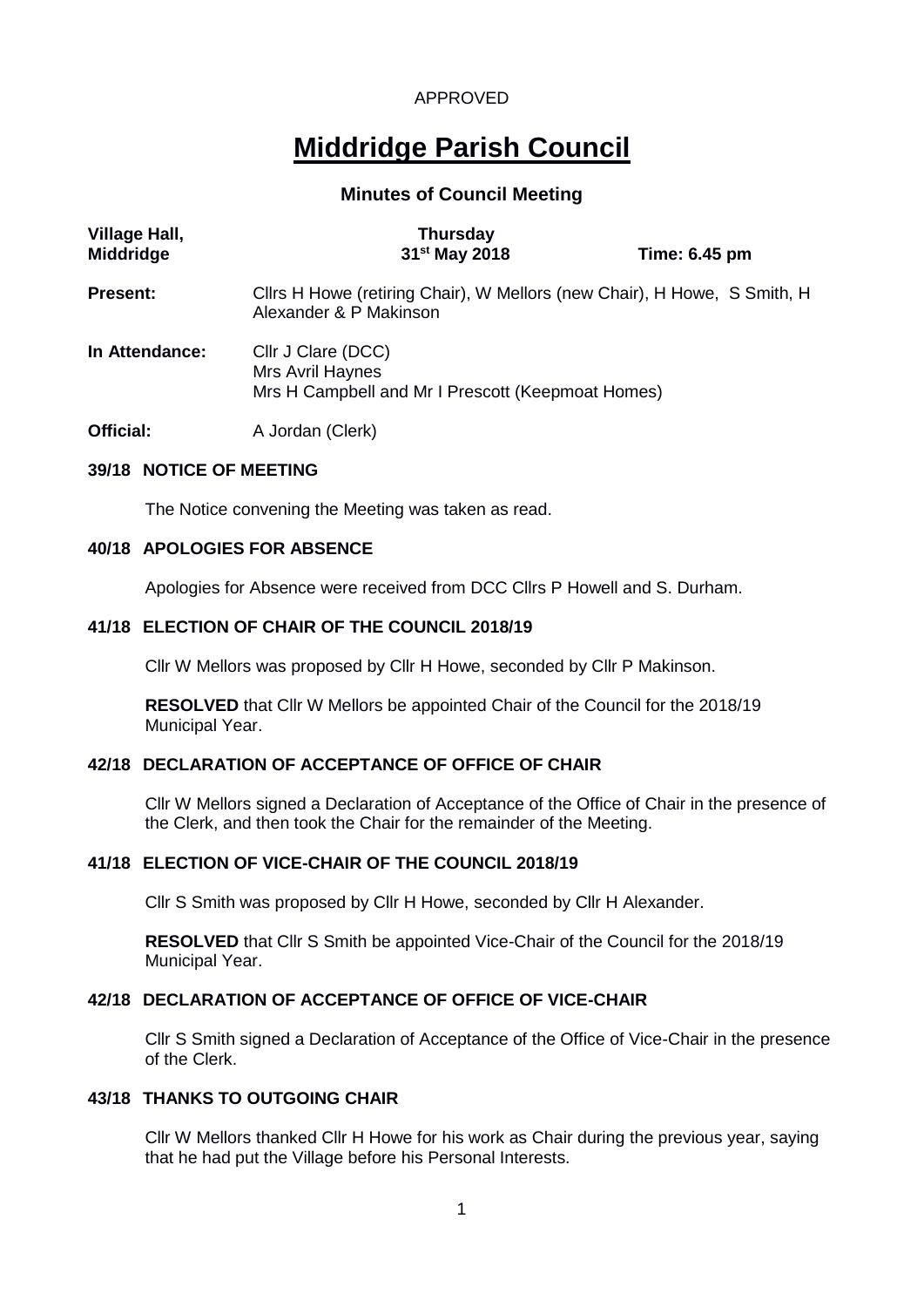## **44/18 DECLARATIONS OF INTEREST**

Cllrs W Mellors and P Makinson declared an Interest in Agenda Item 19 "Accounts", due to their Membership of the Middridge Village Association (MVA) Management Committee. Councillors expressed concern that because of these Interests, and the fact that Cllr P Makinson is also a Member of the Middridge Allotment Association Management Committee, and that unfortunately Councillors are often unable to attend Council Meetings due to their Business and other commitments, there is a danger of the Council become inquorate in future when any matters relating to these Organisations are to discussed.

**RESOLVED** that Dispensations be granted to Cllrs W Mellors and P Makinson to speak and vote on matters relating to their respective Interests in the above Organisations, at any future Parish Council Meeting, until the end of the current Council. *Action:* Clerk

DCC Cllr J Clare declared an Interest in Agenda Item 13 "Developments", due to his Membership of the DCC Planning Committee.

#### **45/18 MATTERS OF PUBLIC INTEREST**

Due to the fact that Mrs Avril Haynes, and Mrs H Campbell and Mr I Prescott of Keepmoat Homes were only available to attend the early part of the Meeting, it was agreed that the matters in which they were interested should be discussed first.

#### **50/18 (b) Walkers Lane Parking**

A number of Residents have complained about the dangers resulting from Vehicles regularly parking along Walkers Lane opposite the Village Hall, and consequently the Parish Council are seeking to make the Roads around the Triangle of Village Green in front of the Village Hall "No Parking". Due to her previous experience working for DCC, Mrs Avril Haynes had kindly agreed to investigate this matter.

She has discussed this with Leigh Mowbray of the DCC Highways Department. Apparently Parking Orders are now dealt with in Groups relating to specific areas (Middridge would be included with Newton Aycliffe), which means it is much easier for DCC to handle them. Leigh Mowbray has indicated that the Council's Proposal is worthy of consideration, but is concerned that this could create a Parking Problem elsewhere in the Village, and has suggested that a Meeting in the Village should be organised to discuss this Proposal "later in the year". Councillors suggested that it might be possible for the Public to use the Village Hall Car-park, although there is a potential Issue due to the lack of Lighting. Mrs Avril Haynes said that she felt this matter ought to be handled by the Parish Council, although she was still willing to provide assistance.

**RESOLVED** that the Parish Council take responsibility for this Issue, and that the proposed Meeting be organised as soon as possible. *Action:* Clerk

## **49/18 "ELDON WHINS" DEVELOPMENTS**

Following consultation with the DCC Planning Department, Keepmoat Homes plan to submit a Full Planning Application for their "Eldon Whins" Site shortly. They gave an informal Presentation on their Proposals, concentrating on the changes (mostly in details), which have been made since the Public Consultations last year. They also stated that they are keen to work closely with the Parish Council on this Development.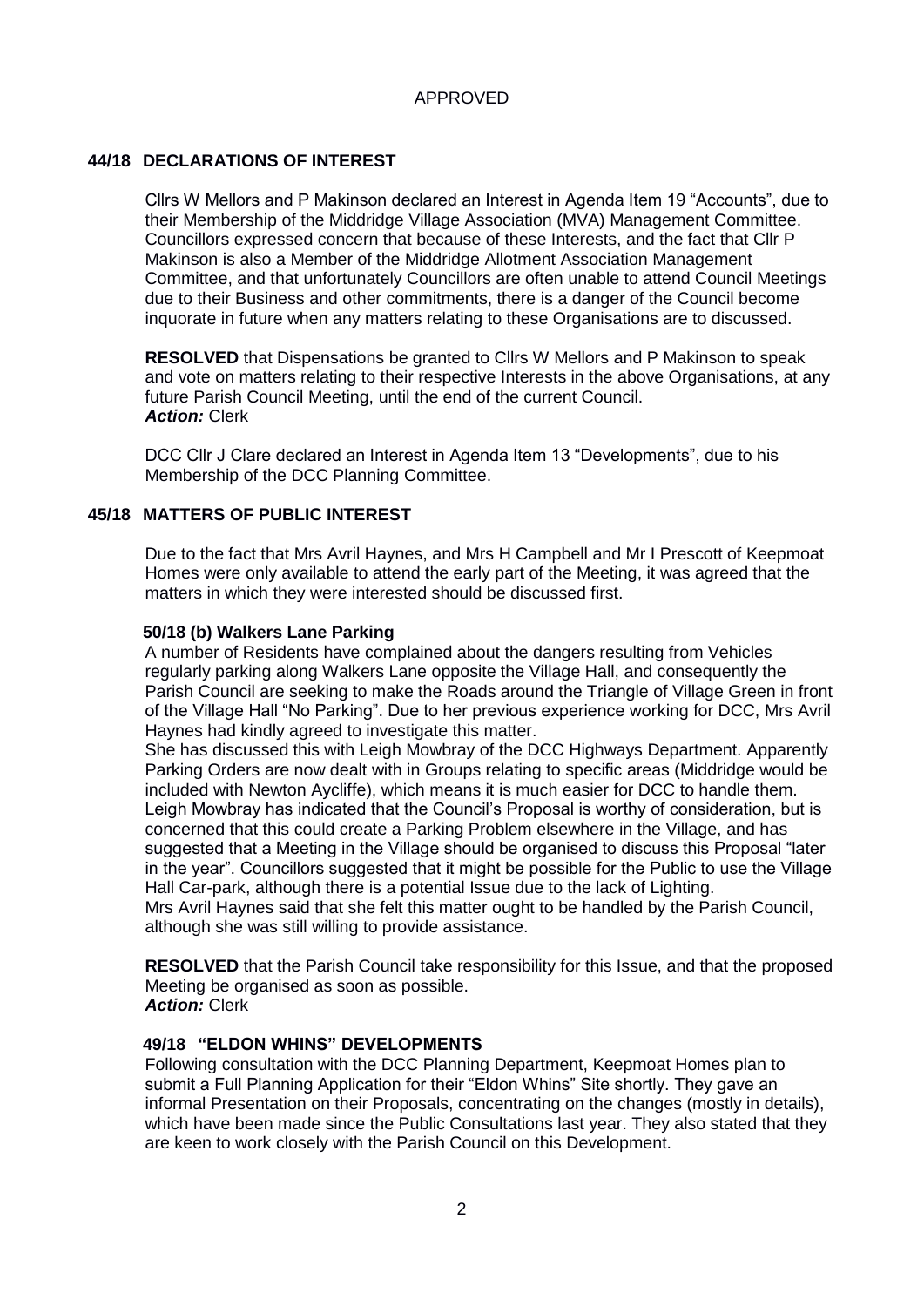They now plan to build 256 Houses, of which 26 (10%) will be "Affordable". They again confirmed that the SUDS Drainage System, two Play areas, Green Spaces and Trees will be maintained by a new Maintenance Company, paid for by Annual Charges on Householders; so that the Parish Council will not have to take on this responsibility. Their Site will be subject to "Accelerated Construction", which will occur in three Phases. Until the new Roundabout and Access is built, access for the First Phase would be via an existing Gate. They were hoping to begin construction in September, but a Great Crested Newt has just been discovered in Cobblers Hall Plantation, and this may mean a delay. Section 106 Monies – there will be £15,000 for Bio-diversity ("The Paddock" Wild-flower. Grassland), and £146,000 for Allotments & Recreational Facilities; payments will be made towards the end of each Construction Phase. Keepmoat Homes said that they were willing to deal directly with the Parish Council on how the latter might be used; Councillors agreed that this was highly desirable

Cllr W Mellors asked whether Keepmoat Homes had held any discussions with Persimmon Homes regarding connecting the two Sites, so that Persimmon would not need to provide a separate Access Road and Roundabout for their Site. Mr I Prescott said that no such discussions had been held to date, but Keepmoat Homes' Proposal did include a Road that could be easily extended to provide such a connection.

#### **46/18 MINUTES**

The Minutes of the Meeting of 5<sup>th</sup> March 2018 were accepted, and signed by the Chair as a true record.

#### **47/18 MATTERS ARISING FROM THE MINUTES**

#### (a) **Defibrillator (25/18 (a) refers)**

The Training Session for the "Bay Horse" Staff has been held. A Document on Maintenance, including the Supply of Spares, is still awaited.

#### (b) **Skill Mill (25/18 (b) refers)**

The Skill Mill have agreed that the clearing of the Footpath by the "Bay Horse" is their responsibility, but are still awaiting Training on the use of Weedkiller. It was suggested that Ian Hayman might be prepared to do this, which will be investigated. *Action:* Clerk

#### **48/18 POLICING ISSUES**

Note – this is a new Agenda Item following the Police decision not to hold PACT Meetings in the Village in future. No Issues were raised.

Cllr J Clare mentioned that on recent data, Woodham and Middridge have the lowest Crime Rate in County Durham, and agreed to pass on the Parish Council's thanks to the Police. It was noted that the Police consider the Parish Council vital in generating the Community Spirit so important in ensuring that any Crimes are promptly reported to them.

#### **49/18 "ELDON WHINS" DEVELOPMENTS & THE COUNTY PLAN**

Some Details of the Persimmon "Eldon Whins Extension" Planning Application have been modified in consultation with the DCC Planning Department, and this Planning Application is now to go before the DCC Planning Committee for a decision (date yet to be advised) Councillors noted that the Parish Council's and Residents' Objections to this Planning Application remain valid, so there will be an opportunity for these Interested Parties to speak at the Planning Committee Meeting if desired.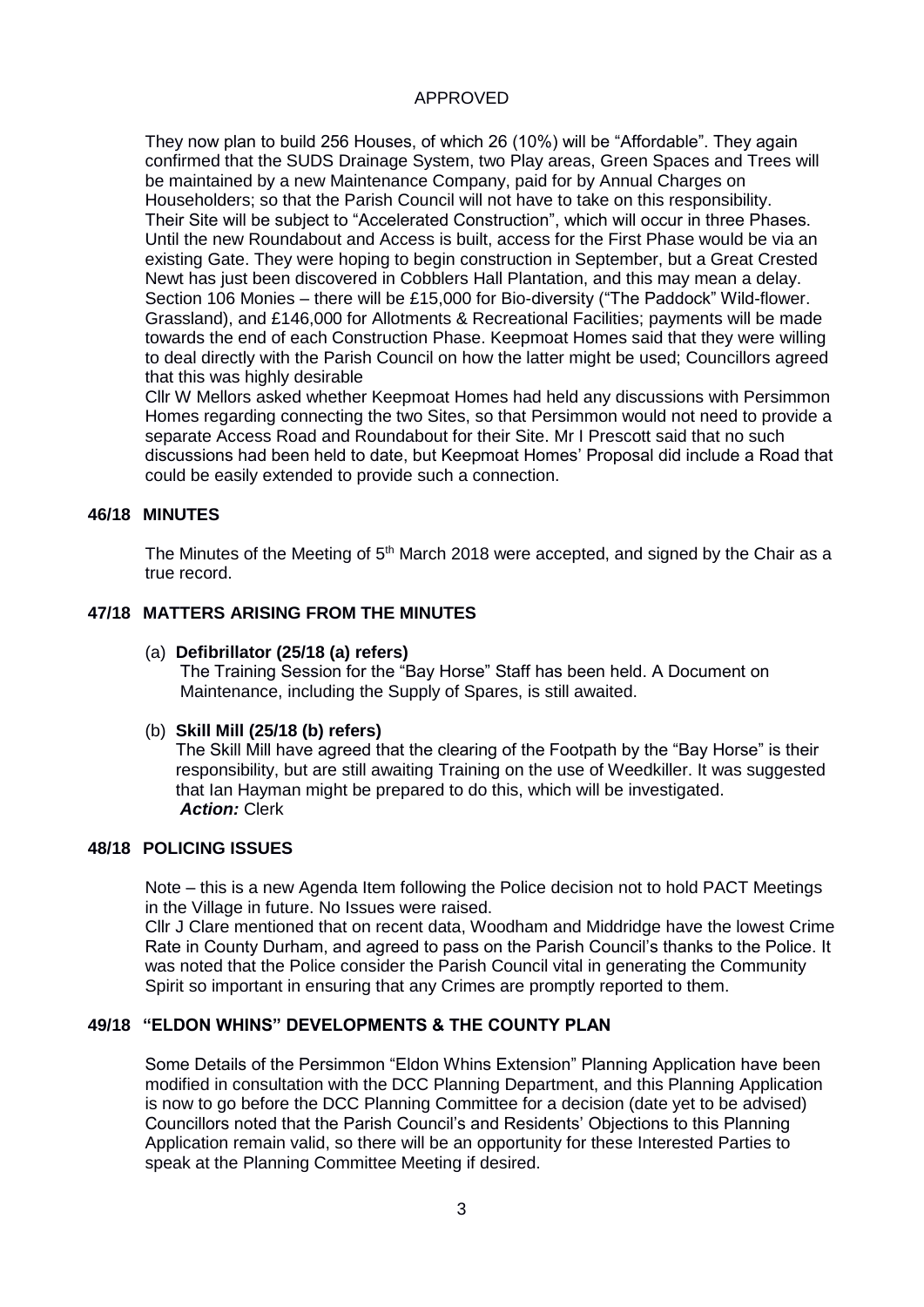**RESOLVED** that the Clerk will present a Statement of the Parish Council's Objections to this Planning Application at the Planning Committee Meeting. He will produce a List of the points he considers should be made, which will be discussed by Parish Councillors, and used to produce the Statement, which will be subject to Councillor's approval. *Action:* Clerk

A new Draft version of the County Plan is due to be released on 5<sup>th</sup> June, and goes for DCC Cabinet Ratification on 13<sup>th</sup> June.

Cllr J Clare pointed out that Policy E4 ("Green Wedges") of the existing Local Plan, a saved version of the old Sedgefield Borough Plan, provides powerful Protection against unwanted Development in the Countryside in the Parish. This was confirmed recently when a Government Inspector rejected an Appeal against DCC's decision to refuse Planning Permission for a Development at "Woodham Bridge" in Newton Aycliffe. However, he says that the Draft County Plan contains no such Protection, and suggested that the Parish Council and Residents should express their concern about this when there is an opportunity to comment on the Draft County Plan; this was agreed.

He also urged that the Middridge Neighbourhood Plan should be progressed as fast as possible, as this can provide additional Protection; this was noted.

## **50/18 GROUNDS MAINTENANCE & GENERAL REPAIRS**

#### (a) **Street Light Removal**

Cllr S Smith has objected to DCC's Proposals on two grounds:-

- 1. Walkers Lane is not a Road between a Town and a Village, but part of the Village. However DCC consider "Ten Houses" a Settlement.
- 2. Contrary to the DCC Report, there have been Accidents on Walkers Lane and Middridge Road; it is probable these have not been recorded by the Police.

It was suggested that the Council should seek to publicise their concerns in the Newton News.

Cllr J Clare commented that the Cost of the proposed SLA seems excessive, and should be queried. Great Aycliffe Town Council were quoted ~£100 per Light in their SLA to retain the Lights on the A167.

It was agreed that Cllr S Smith would continue to deal with this matter, and respond to the recent DCC Email requesting that we agree to their SLA Proposal, or they will immediately schedule these Lights for removal.

#### (b) **Walkers Lane Road & Parking**

DCC plan to fill in the Potholes, and resurface Walkers Lane, this year.

#### (c) **Parish Paths**

Path 7 – Tommy Walton has repaired the fallen Stone Stile; but now the Cover Stone on the Stone Stile nearest to the Quarry has apparently come off.

Tommy Walton is concerned about his damaged Fence in the middle section of this Path, and would like to discuss with the Parish Path Partnership (PPP) where the Boundaries are with regard to Ownership, and the PPP's responsibility for keeping the Path open. It is proposed to try and organise a Meeting of the Interested Parties; Cllrs S Smith, H Howe and J Clare indicated that they would like to attend. *Action:* Clerk

Path 6 – filling in the ruts at the Walkers Lane end of this Path is still awaited. *Action:* Clerk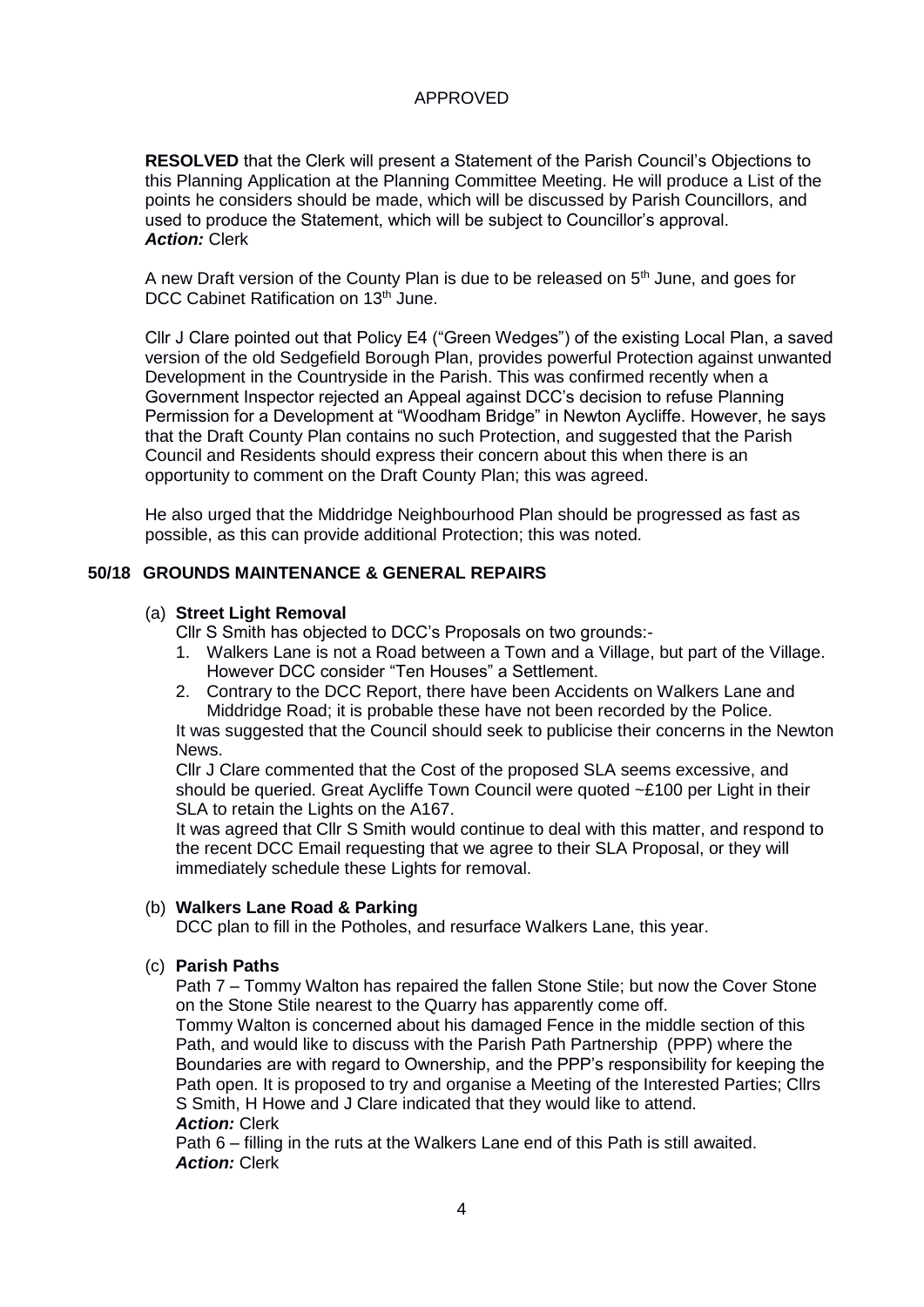## (d) **Tree Maintenance**

Last year the Parish Council dealt with their Trees on the Village Green, but the DCC Tree Officer (Simon McGinnety) also identified 5 Trees out of the 31 on the "Dock" which require some Maintenance, and which would require Planning Permission. He also recommended some Maintenance to some of the Trees on the Play Area; these would **NOT** require Planning Permission.

It was agreed that Oliver's Trees should be asked to provide a Quotation for this work, which dependant on the Cost, may have to be spread over two years. *Action:* Clerk

## (e) **Village Green Maintenance**

Ian Hayman is concerned about Earth and Stones from Mole Holes causing damage to his Equipment, primarily on "the Dock" and the Play Area. Cllr W Mellors said that eliminating the Moles would be very expensive, but flattening the Moles' Spoil Heaps before Cutting should deal with Problem. Ian Hayman is to be contacted to see if he would do this, and what Cost might be involved.

#### *Action:* Clerk

Cllr W Mellors noticed a Lorry driving across the Edges of the Village Green near his House, causing significant damage. He contacted the Lorry's Owners about this, and suggested they should pay £50 – 100 for repairs; their response is awaited. *Action:* Cllr W Mellors

Cllr H Alexander will continue to organise payments for the Village Green Tubs. Unfortunately we now have one Tub without anyone to look after it; a Volunteer is to be sought in the next Edition of the "Middridge Mercury".

#### *Action:* Cllr W Mellors

The Millennium Hedge (on "the Dock") again needs attention. In the past, someone has organised Traditional Hedge Laying Courses using this Hedge. It was agreed that this person should be contacted, to see whether he would be prepared to work on this Hedge again, on the same basis as previously. *Action:* Clerk

## **51/18 PLANNING APPLICATIONS**

A Planning Application was received regarding the small piece of "Community Open Space" adjacent to 28 Eden Grove, ownership of which has been transferred by the Land Registry to 28 Eden Grove. This sought to alter the Planning Use to Domestic Curtilage, and allow the Hedge to be replaced by a Fence. Details were circulated to Parish Councillors, who made no comments. This Planning Application has now been approved.

## **52/18 CHILDREN'S PLAY AREA**

The Clerk's Monthly Inspection Report was approved. It was agreed that John the Handyman should be asked to provide a Quote for revarnishing the Bench Seat, and the Circular Table/Bench. *Action:* Clerk

#### **53/18 ROAD-TRAFFIC**

The DCC Speed Matrix was deployed in the Village recently, although Councillors expressed their concern at the long intervals between deployments, and the short amount of time the Speed Matrix is deployed for. It may be possible for the Parish Council to purchase its own Speed Matrix(s) using Section 106 money from "Eldon Whins".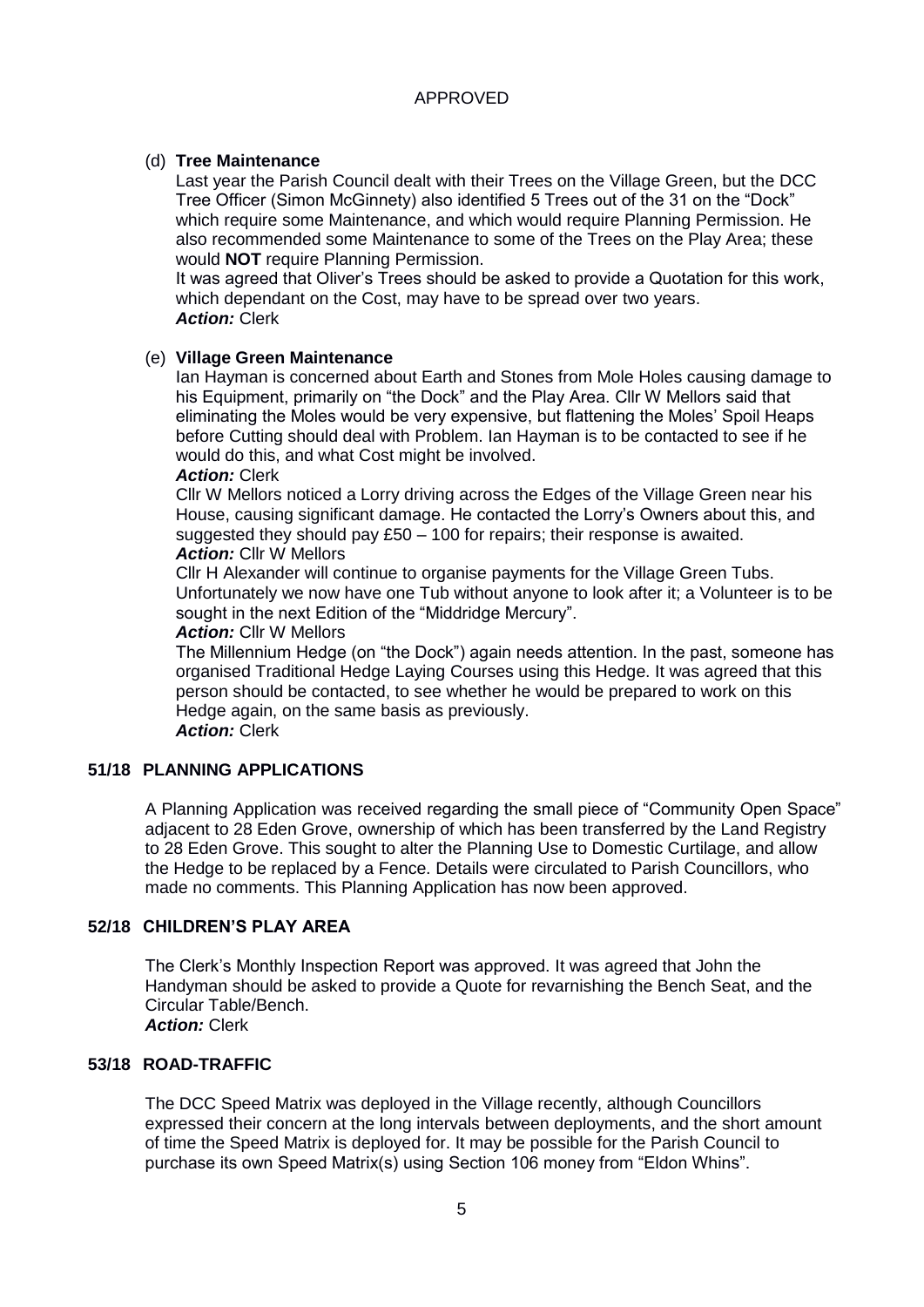## **54/18 NEIGHBOURHOOD PLAN (NP)**

The Community Engagement Exercise was successfully completed, and the Results have been analysed.

A Notice was circulated to all Households thanking them for their participation in the Survey, informing them of the Results, and also of the **EXISTING** Protection for Green Spaces and Village Assets. The planned improvements to the Walker's Lane Road, and Parking in front of the Village Hall, were also mentioned.

The NPWG have considered the Survey Results, and discussed the next steps to produce a Vision Statement, and the Objectives of the NP, which then inform the Policies needed to meet these Objectives.

Shaun Hanson has discussed the NP with Stuart Carter of the DCC Planning Department, who suggested that further progress on the NP should await consideration of the new Draft County Plan, which is to be released shortly. However, Cllr W Mellors pointed out that in the light of Cllr J Clare's earlier comments regarding the likely future loss of Protection against unwanted Development (see **49/18** above), it is now **URGENT** that the NP should be progressed as fast as possible, and the NPWG cannot afford to wait on the County Plan; this was **AGREED**. Accordingly, the NPWG Meeting organised for the 15<sup>th</sup> June will now consider how this is to be done.

Groundwork UK require that the Parish Council repay the £55 of their NP Grant which has not been spent.

## **55/18 ACCOUNTS**

The Parish Council considered their 2017/18 Accounts.

**RESOLVED** that the following be formally approved, and (where appropriate) signed by the Chair and the Clerk:-

- (a) The Parish Council's 2017/18 Accounts, as approved by the Internal Auditor (who has completed the usual Annual Internal Audit Report).
- (b) The usual Annual Governance Statement.
- (c) The usual Accounting Statements.
- (d) The Certificate of Exemption, which means the Accounts will not be externally audited.

Councillors considered a Schedule of Accounts for Payment. It was noted that:-

- (a) Owing to the postponement of this Meeting from the date originally planned, it was necessary to pay the Cost of Insurance Cover from Zurich Mutual, which would otherwise have lapsed. Consequently the Approval sought is retrospective.
- (b) The MVA have requested the usual permission to use the Village Green for the Annual Village Fête.

**RESOLVED** that the MVA be given permission to use the Village Green for the Fête.

**RESOLVED** that the following Accounts be approved for payment:-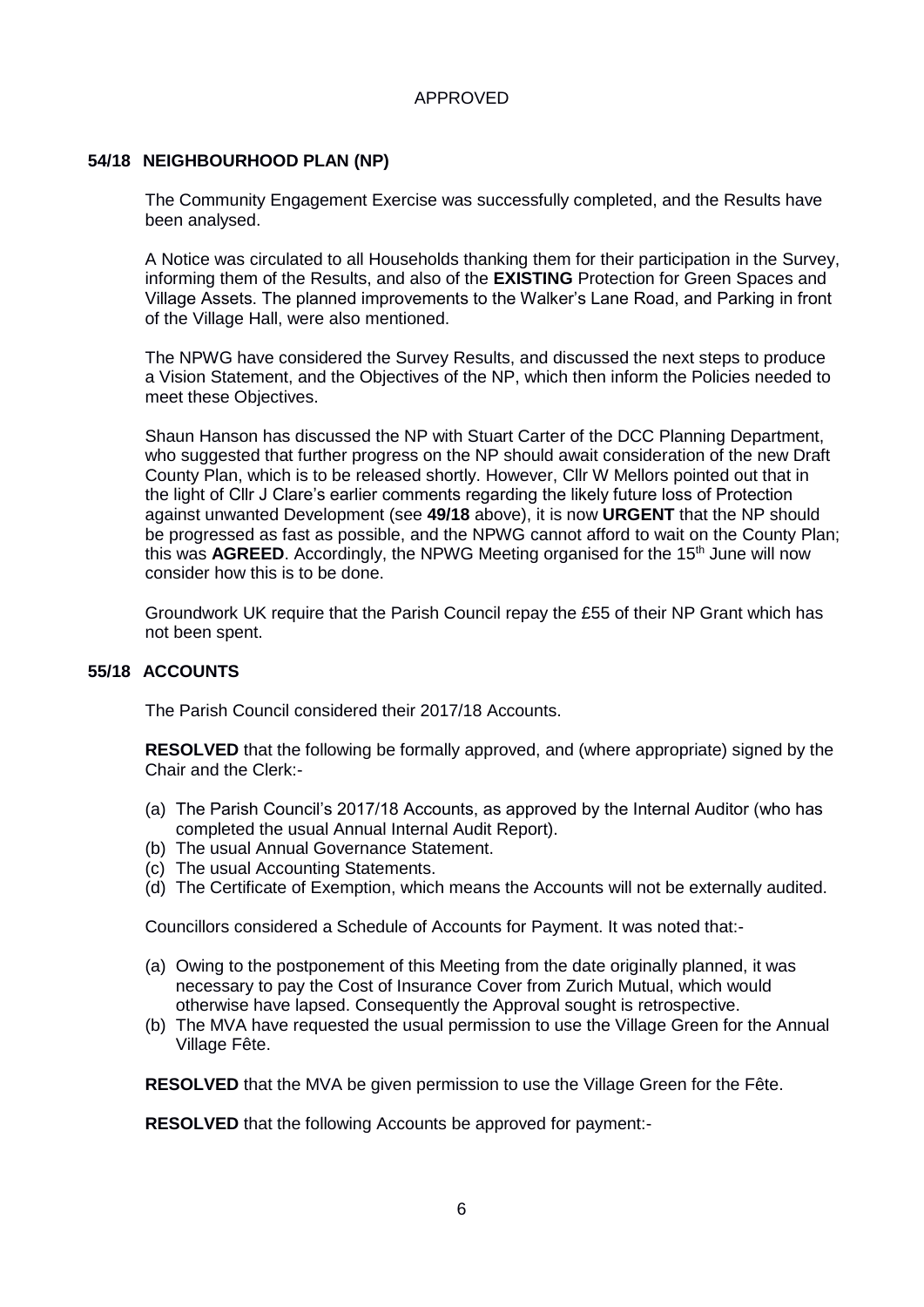| <b>Payee</b>                  | <b>Purpose</b>                | <b>Amount</b> |
|-------------------------------|-------------------------------|---------------|
| <b>Zurich Municipal</b>       | <b>Annual Insurance Cover</b> | £925.37       |
| <b>H.</b> Alexander           | <b>Village Green Tubs</b>     | £80.00        |
| Middridge Village Association | Fête Raffle Prize             | £50.00        |
| Groundwork UK                 | <b>NP Grant Refund</b>        | £55.00        |
| Colin Gray                    | Internal Auditor Honorarium   | £70.00        |
| <b>CDALC</b>                  | <b>Annual Subscriptions</b>   | £55.00        |
|                               | TOTAL                         | £1239.86      |

Councillors considered the Clerk's Annual Salary.

**RESOLVED** that the Clerk's Annual Salary be increased by £50 to £1600 per annum. *Action:* Clerk

## **56/18 GAMP & CDALC**

GAMP – 28 Project Applications worth £237,031 have been submitted for a Budget of £100,000. The next stage will be for the Applications to be vetted by the appropriate Task Group (Older People; Children; Young People & Families; and Employment), and once the Applicants have responded to any Questions raised, the Projects will be ranked according to how well they fit the Criteria. There have been no Project Applications from Middridge. CDALC – Cllr W Mellors is due to attend an Executive Meeting shortly.

## **57/18 GENERAL CORRESPONDENCE**

The Parish Council agree to Note that a Letter had been received from the County of Durham School Benevolent Fund, a Registered Charity, requesting a Donation; no further Action required.

## **58/18 OTHER MATTERS**

#### (a) **Data Protection**

The GDPR are now in force. Thanks to a late Government Amendment to this Legislation; the Parish Council do **NOT** have to appoint a Data Protection Officer. It was agreed by Email that the Parish Council should be registered with the ICO as a "Data Controller", and this has been done, at a Cost of £35

#### (b) **Litter Picking**

Middridge participated in the Annual County Durham Big Spring Clean Event. A Set of satisfactory new Litter-picking Equipment has been purchased.

**RESOLVED** that 5 additional Sets of Equipment be purchased, at a Cost of  $\sim$  £105. *Action:* Clerk

#### (c) **Film Request**

It is believed that ACT 2 CAM filmed in the Play Area; a CD of the resultant Film is awaited. *Action:* Clerk